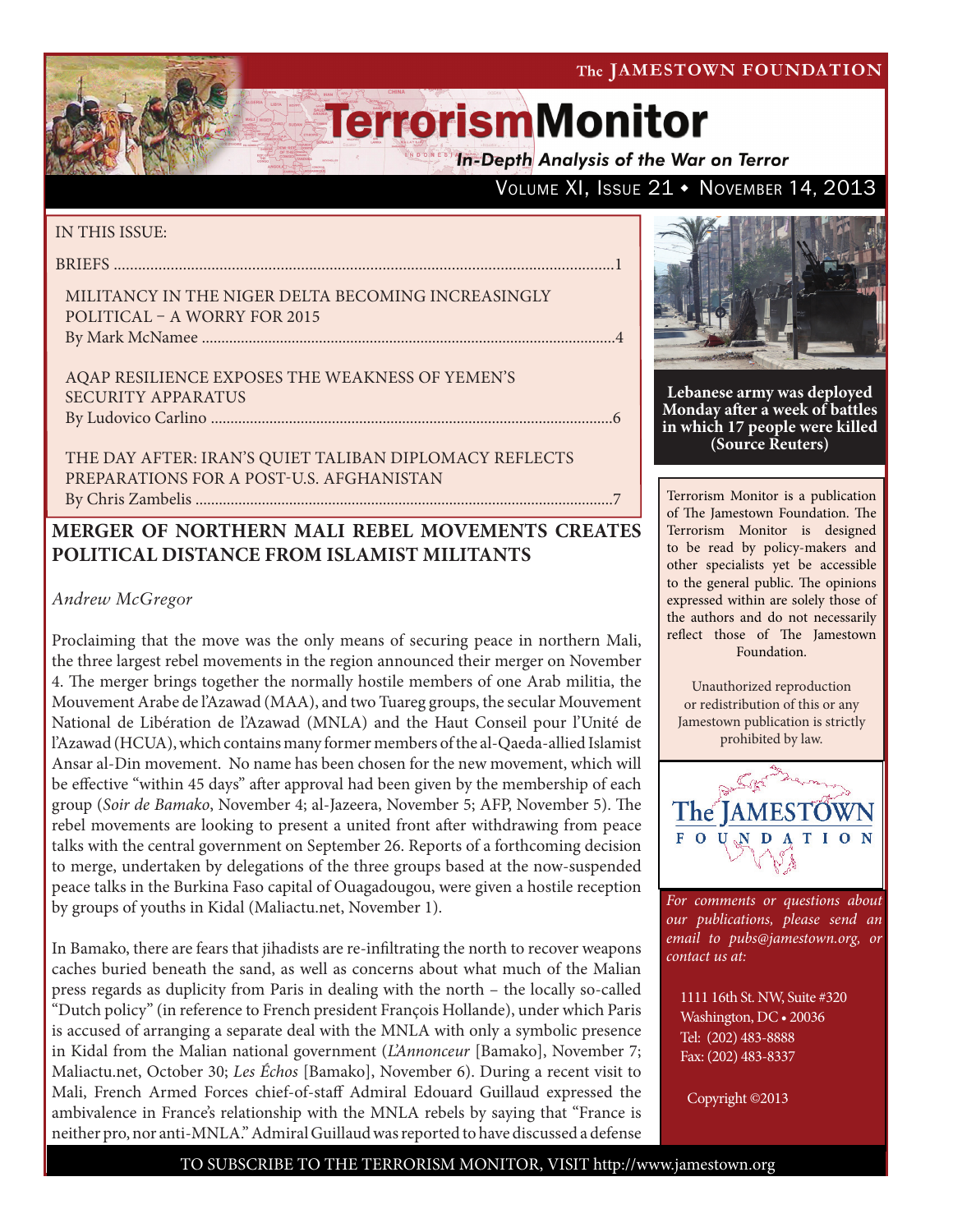agreement between the French and Malian militaries of a type unique to the former French colonies in Africa. Guillaud also promised to maintain French air support, Special Forces units in northern Mali and an operational headquarters at the Bamako-Senou International Airport (Maliactu.net, October 17; *L'Essor* [Bamako], October 10).

The Arab MAA was formed in February, 2012 (initially under the name Front de Libération Nationale de l'Azawad – FLNA) as a self-defense militia incorporating members of earlier Arab militias and Arab soldiers of the Malian Army who deserted after the fall of Timbuktu to Islamist groups last year (for clashes between the MNLA and MAA, see Terrorism Monitor Brief, June 3).

Despite the merger, the MNLA was accused of mounting a November 8 attack on a Malian military patrol in Egazargane, roughly 86 miles from the town of Menaka, though it is possible the clash was the result of a disagreement that followed a small collision between vehicles belonging to the army and the MNLA, respectively (Maliactu.net, November 8; AFP, November 10).

Efforts to arrive at a settlement in northern Mali have been further complicated by the abduction and murder on November 2 of two French nationals working for Radio France Internationale, Ghislaine Dupont and Claude Verlon. Malian intelligence sources have said the kidnapping was the work of Baye ag Bakabo, an ethnic Tuareg who was a lowlevel member of Abd al-Karim al-Targui's unit of al-Qaeda in the Islamic Maghreb (AQIM) before he was expelled on suspicion of stealing money. In this regard, the kidnappings may have been a failed attempt to compensate al-Targui through significant ransoms for the two journalists and work his way back into the group, a scenario suggested by Bakabo's relations in Kidal (Journal du Mali, November 9; AP, November 6). Al-Targui is a prime suspect in a number of high-profile abductions carried out in recent years in northern Mali. A statement issued by al-Qaeda in the Islamic Maghreb claimed responsibility for the abductions and murders as "a response to crimes committed by France against Malians and the work of African and international forces against the Muslims of Azawad" (Sahara Media [Nouakchott], November 6). There was speculation from military sources that Baye ag Bakabo had joined the MNLA in the interests of obscuring his past engagement with AQIM (Maliactu.net, November 8). Many Tuareg have displayed a notable fluidity in their organizational allegiance.

The two French nationals were seized outside the home of an MNLA official in Kidal that they had planned to interview. The pursuit of the kidnappers started quickly and in force,

## TerrorismMonitor Volume XI + Issue 21 + November 14, 2013

with ground troops on the trail being assisted by two Rafale fighter-jets diverted from another operation in northern Mali and a pair of helicopters dispatched from the air-strip at Tessalit (*Le Monde*, November 8). Although the kidnappers escaped, the bodies of the two journalists were discovered, killed either through panic on the part of their abductors or on the orders of al-Targui as pursuers closed in. Nine militants were reported to have been arrested in connection with the case on November 8 (Reuters, November 8).

MNLA vice-president Mahamadou Djeri Maiga said the movement had been "humiliated" by the abductions and were further concerned by the attitude of security authorities, who have declined offers of assistance from the MNLA in finding the perpetrators, though the movement is making its own enquiries: "We will share our results with those responsible for the case. We cannot sit idly by and do nothing" (AFP, November 4). The deaths of the journalists have been used in some quarters in Bamako to argue that the Tuareg movements are incapable of administering Kidal or Azawad as autonomous regions (*Le Pays* [Ouagadougou], November 6). A French government spokesman said on November 4 that France would "probably" increase its military presence in Mali in response to the slayings (Maliactu.net, November 4).

Bamako has backed off from its prior insistence that all arrest warrants issued for leading Tuareg rebels be carried out prior to arriving at a settlement for the north. On October 29, the central government announced it was lifting arrest warrants issued for Ibrahim ag Muhammad Assaleh of the MNLA, Ahmada ag Bibi and brothers Muhammad and Alghabass ag Intallah of the HCUA, the latter pair being the sons of the powerful leader of the Ifoghas Tuareg of Kidal, Intallah ag Attaher (for Alghabass ag Intallah, see Militant Leadership Monitor, January 2013). The reason given was the measure was needed to "facilitate the pursuit of the process of national reconciliation" (AFP, October 29). Ag Bibi and the Intallah brothers are all candidates in the November 24 parliamentary elections.

A number of Malian and African human rights organizations have opposed lifting the arrest warrants, claiming they would promote a climate of impunity for individuals accused of serious crimes, such as war crimes, murder, rebellion and terrorism. According to the leader of the Malian Association of Human Rights, a political solution to the Mali crisis "cannot be at the expense of the victims of the crisis or the independence of the judiciary" (*L'Essor* [Bamako], October 24).

Further talks with the rebel movements are scheduled to take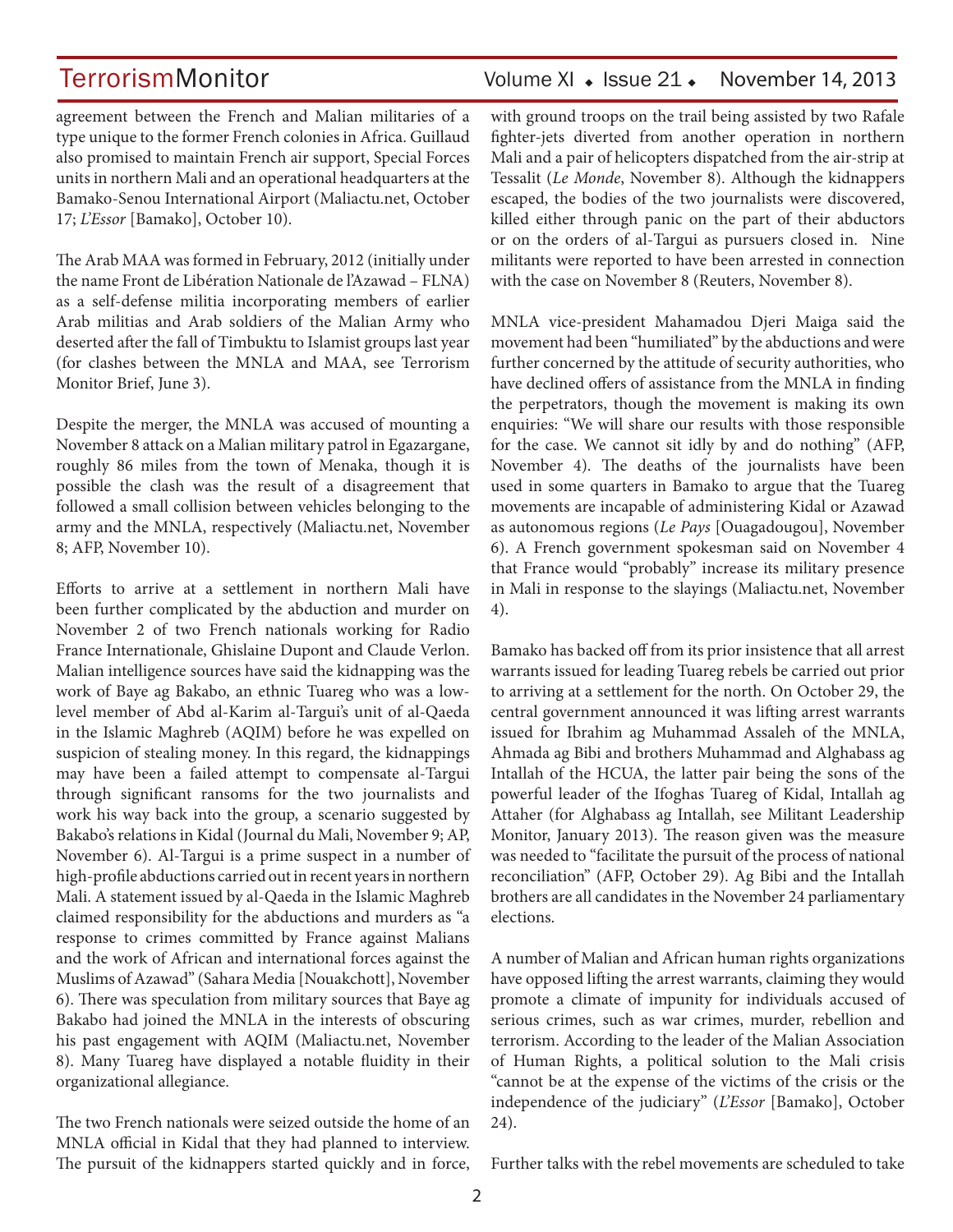place this month, but Bamako's position has been consistent - it will not consider autonomy for the north under any circumstances.

## **BERBERS SEIZE LIBYAN OIL TERMINAL TO PRESS DEMAND FOR RECOGNITION**

#### *Andrew McGregor*

The ongoing and economically crippling occupation of Libya's Mellitah gas and oil terminal (63 miles west of Tripoli) by armed Berber protesters actually became worse on November 12, when workers at the terminal launched a 72-hour strike to protest the occupation, leaving open the possibility of major power cuts to Libyan coastal and mountain communities (Libya Herald, November 12).

The Mellitah oil terminal, which has a capacity of handling 160,000 barrels per day (bpd), is one of several major terminals in Libya suffering blockades by armed gunmen; others include the 340,000 bpd al-Sidr and the 220,000 bpd Ras Lanuf terminals (for the broader implications of the various blockades, see Terrorism Monitor, October 31). The Berber protests at the terminal began on October 26, when armed men gave the ruling General National Congress (GNC) energy committee a one-week ultimatum regarding language rights and increased representation on Libya's constitutional committee before they would shut the terminal down.

Libya's constitutional committee has allotted six seats of 60 to Libya's minorities; two for the Berbers (the self-called Imazighen), two for the Tuareg and two for the Tubu of southern Libya. The method of assembling the committee has been a source of intense disagreement over whether members should be selected or elected directly, with the latter choice eventually prevailing, even though it has meant further delays in beginning the committee's work. In the meantime, much of the country is at a standstill until the new Libyan state is defined and organized. Berber representatives to the GNC resigned in July after failing to persuade the Congress to make Amazigh, the language of the Berbers, an official language of Libya.

Berber anger at the constitutional process has been building for several months. In mid-August, Berber protesters demanding recognition of minority rights forced their way into the Libyan parliament in Tripoli, smashing furniture and breaking windows (Reuters, August 14). In late September, Berber youth from the western Jabal Nafusa region cut off a gas pipeline to protest the absence of the Amazigh language

## Volume XI  $\cdot$  Issue 21  $\cdot$  November 14, 2013

from the proposed constitution (Middle East Online, September 30; AFP, October 1).

Prime Minister Ali Zeidan has warned of serious consequences if the oil blockades are not removed soon, including impediments to Libya's ability to cover its budget expenditures, beginning in December. The GNC's inability to pay nearly \$100 million owed for earlier imports of wheat now threatens the ability of Libyan wheat importers to make further purchases for the heavily subsidized bread industry (Reuters, November 6). Zeidan specifically mentioned the blockage of the Mellitah terminal as having the potential of forcing Italy to seek its oil and gas elsewhere (Reuters, November 10). The Mellitah terminal is owned jointly by Italy's Eni Petroleum and the Libyan state-owned National Oil Corporation (NOC). According to Eni CEO Paolo Scaroni, the Berber occupiers are pressuring the company to cut gas supplies to Italy (Reuters, November 6). Eni is the largest foreign oil company operating in Libya and was responsible for producing some 270,000 bpd before the fall of Qaddafi.

The Berber gunmen are led by Adel al-Falu, a former Libyan army officer once tasked with protecting the Mellitah terminal. With oil exports from the terminal halted, al-Falu is now seeking to halt gas exports through trans-Mediterranean pipelines to Italy, with the objective of pressuring Italy and the European Union to force Libya's GNC to recognize the Amazigh language (Reuters, November 8). Most of the 50 to 75 gunmen occupying Mellitah arrived from the nearby town of Zuwara in coast-guard boats the Berbers seized during the 2011 revolution. Many of the occupiers are veterans of the revolution. Zuwara has been in the midst of a revival of Berber culture and language since the launch of the revolution (Agence de Presse Kabyle, September 19, 2011). The Amazigh name for Zuwara incorporates the name of the Berber group that lives in the area, Tamurt n Wat Willul (Town of the Ait Willul) (for Berber communities in Libya, see Terrorism Monitor Brief, Pt. 1, May 5 2011; Pt. 2, May 12, 2011). Zuwara is the hometown of Nuri Abu Sahmain, the chairman of Libya's ruling body, the Tripoli-based GNC. The largest concentration of Libya's approximate 600,000 Berbers (roughly 10 percent of the population) reside around the western town of Jadu in the Jabal Nafusa region, the home of a Berber militia that played a vital role in the overthrow of the late Mu'ammar Qaddafi.

The Libyan protests are part of a larger movement to revive the Berber language and its dialects in North Africa after centuries of official and unofficial repression designed to replace Amazigh with Arabic. The problem now, however, is finding qualified instructors of Amazigh. Few such qualified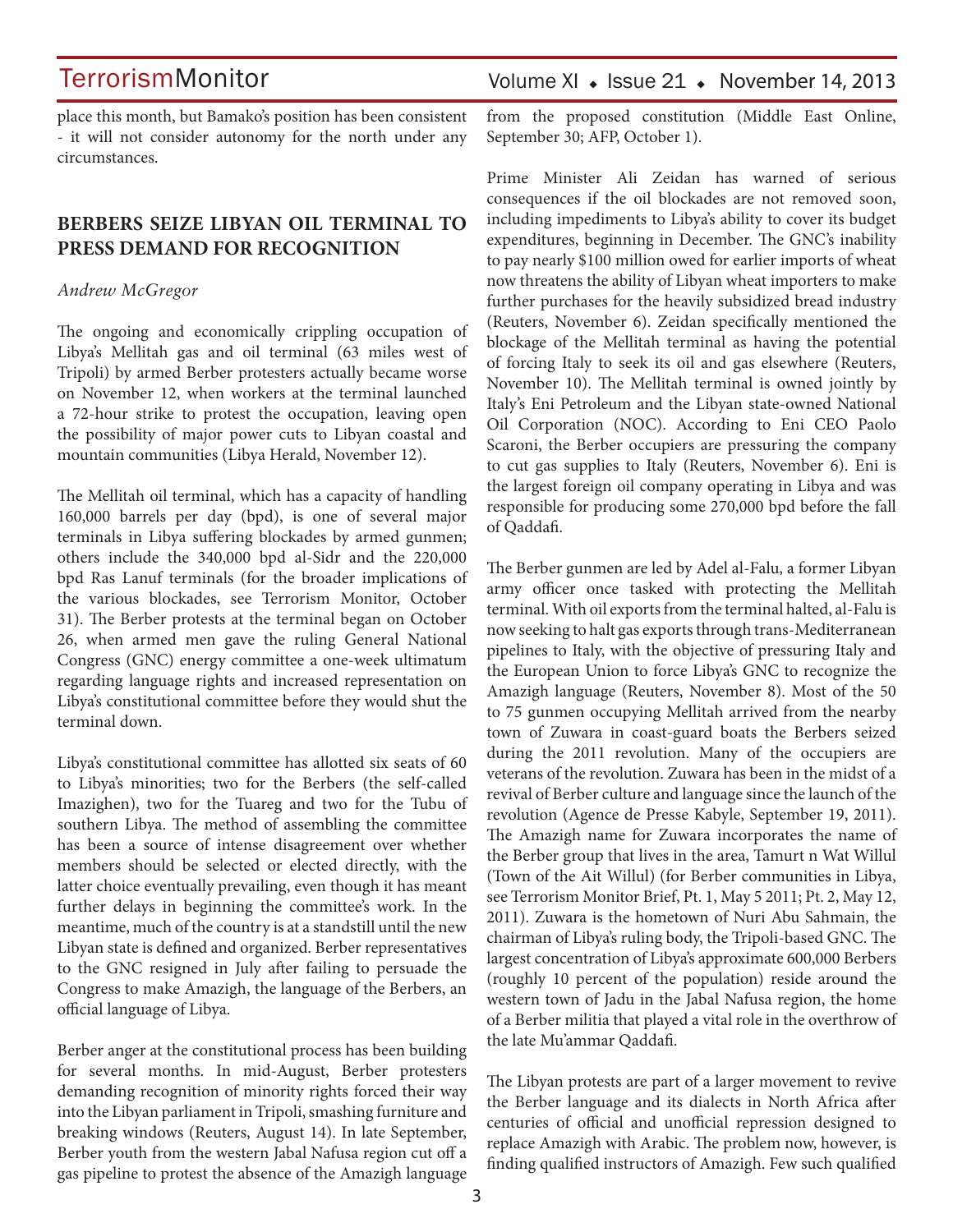TerrorismMonitor Volume XI + Issue 21 + November 14, 2013

instructors exist in Libya, meaning that only one school in southern Libya will begin teaching Amazigh next year (*The National* [Abu Dhabi], November 5). In Zuwara, some primary schools have succeeded in hiring Amazigh language teachers from Algeria and Morocco (Reuters, November 8).

There is little consensus on the exact extent of the blockade at the Mellitah terminal, in terms of both oil and gas exports. Even as the Prime Minister warns of the long-term impact of the blockade, NOC spokesmen have maintained that the occupiers are limited to a small part of the terminal and that "the complex is working as normal," with ships loading oil and gas continuing to flow through the Greenstream pipeline to Sicily. On the same day, however, Eni CEO Paolo Scaroni said the Mellitah terminal was "under attack" (Libya Herald, November 6). The Mellitah occupation does not appear to have affected gas flows to Italy through the Greenstream pipeline from the offshore al-Bouri field. The Berber occupiers announced on November 6 that they would cut off the Greenstream gas pipeline (AFP, November 6). On November 8, however, the militants said they would restore gas flows on November 10 as a "good-will gesture," but with the warning that the pipeline would be cut if the number of seats allotted to the Berber community on the constitutional committee was not increased (Libya Herald, November 8).

Unable to enforce the writ of the central government anywhere in Libya without the cooperation of local armed militias, the Libyan Prime Minister has also warned recently of the possibility of foreign military intervention unless the nation rallies to eliminate the armed groups: "The international community cannot tolerate a state in the middle of the Mediterranean that is a source of violence, terrorism and murder" (al-Jazeera, November 10).

## **Militancy in the Niger Delta Becoming Increasingly Political – A Worry for 2015**

#### *Mark McNamee*

As oil bunkering, piracy, and kidnapping in the Niger Delta has continued or worsened over the course of the year, the general instability has increasingly politicized militants in the region, exacerbating a growing problem for the central government. The more political mindset of the militants has entailed an intensification of the rhetoric emanating from the Delta, marking an evolution in the aims of the militant networks in the region. The more political – and religious – justifications cited in their threats indicate that the militants are pursuing loftier goals in recent times than the mere pragmatic economic benefits derived via oil theft, which since the 2009 amnesty has been the prime driver of local criminal behavior. In such an environment, 2015 looms large, not only because of the contentious presidential elections that year, but also because the stipend payments and training protocols of the 2009 amnesty officially expire in 2015.

To be sure, instability and criminal activity has not stopped and several significant incidents have occurred in recent months. On September 6, unknown gunmen kidnapped the nation's second-most senior Anglican archbishop, Ignatius Kattey, and his wife near their residence in Port Harcourt. Similarly, on September 11, a traditional ruler in southeastern Edo state was kidnapped from his palace. Shell has likewise experienced significant disruptions in output due to criminal activity over the past several months. In mid-October, the firm decried the level of oil theft and claimed it had been forced to defer some 300,000 barrels of oil per day. A total of 189 crude theft points were repaired on the Trans-Niger Pipeline (TNP) and the Nembe Creek Trunk Line (NCTL) between January and September of this year, and the TNP line has been closed down at least five times since early July due to leaks from crude oil thefts. An official for the Nigerian branch of Shell called for a more concerted effort to protect the lines and lamented what was "turning out to be a dangerous development in the Niger Delta" (*Daily Trust*  [Lagos], October 15). Criminal activity offshore has also reached dangerous levels. A report from early October noted that the amount of money stolen via piracy had reached \$100 million since 2010 as the militants have streamlined their operations and tactics, leading to a highly successful attempt rate and many significant heists. [1] A recent report noted further that piracy attacks off Nigeria's coast had increased by a third year-on-year. [2] MEND-affiliated criminals also claimed the high-profile kidnapping of two U.S. sailors off Nigeria's coast in late October (Bloomberg, October 25).

Perhaps of greater importance is the transformation of the underlying motivation for these incidents. Prior to the amnesty, while profit was undeniably an aim, MENDaffiliated militants were primarily politically motivated. As a result, many of the attacks did not involve monetary gain and were direct assaults on personnel and energy installations with the goal of destroying output and forcing the government to address the needs of the local population. For the past several years, brazen theft has by-and-large supplanted the former political ideology of the pre-amnesty militants and the bunkering and distribution of oil became deeply engrained as a strategy for economic livelihood within the delta.

Currently, MEND and similarly motivated groups appear to be assuming an increasingly political stance in their activity.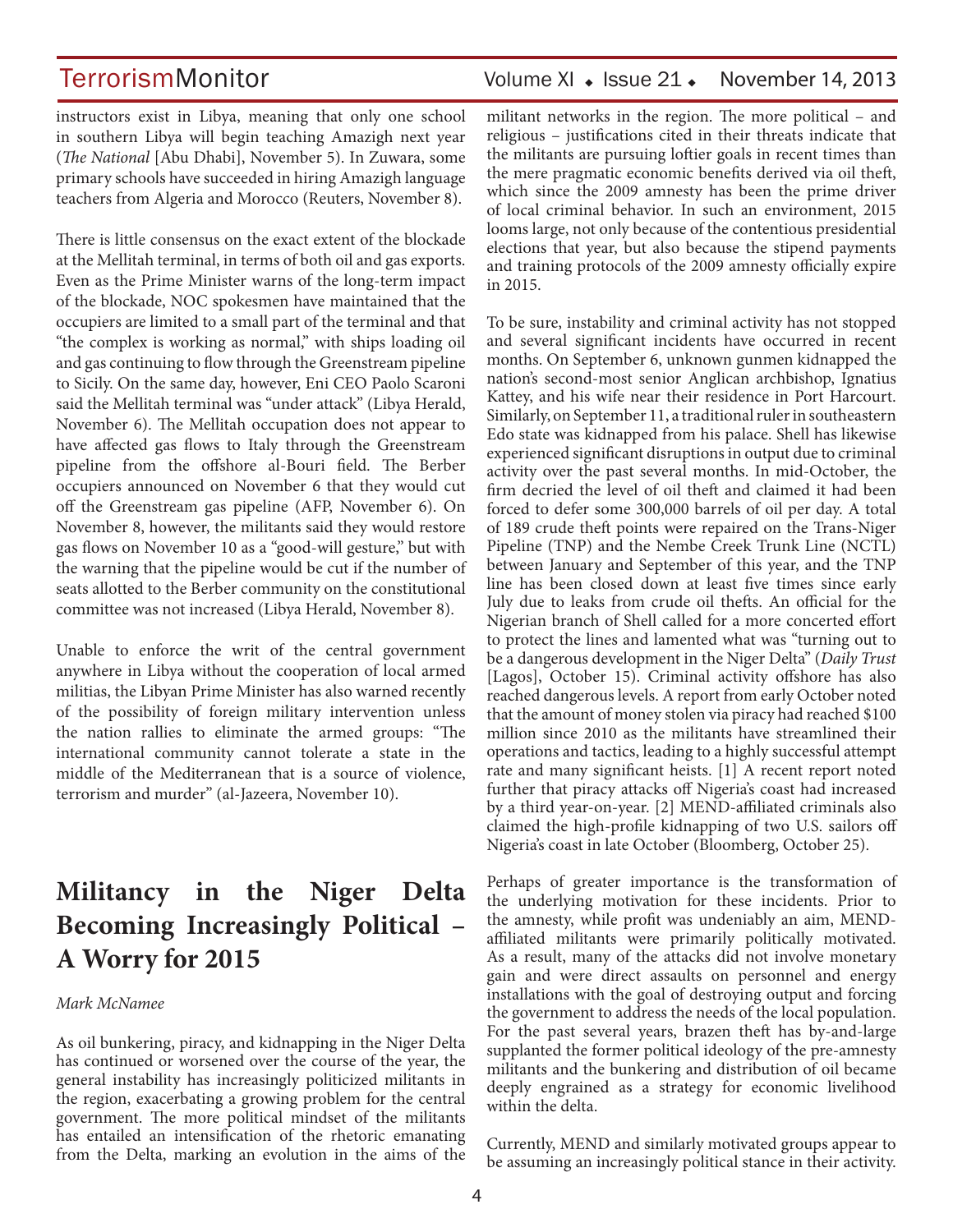Volume XI · Issue 21 · November 14, 2013

Always an attractive means of earning income, opportunistic criminal activity in the Delta (kidnapping, oil bunkering and piracy) may become a form of political protest once again. A few recent incidents demonstrate this trend:

- The kidnapper of Archbishop Kattey claimed that the kidnappings in the Delta and elsewhere were intended "to draw the attention of the Federal Government to the sufferings of the people of Kokori and Urhobo at large" and cited the "continuous cheating of our people by the Federal Government," noting that "for over 50 years now, they have been drilling oil from our community… yet we have nothing to show for it." He went on to threaten to shut down all well heads in the area if his demands for development were not met (*The Guardian*, September 19).
- MEND's ultimately unfulfilled threat against Chevron's Escravos plant on October 1, part of the militants' socalled Hurricane Exodus operation, was a clear act of political protest, with no discernible monetary objective (see Terrorism Monitor, September 20).
- In early September, MEND offered to cease its campaign (launched in April) against the government and oil industry if the government addressed its political demands, i.e. development of the region and more influence in the oil sector (Platts.com, September 9).
- Purportedly part of Operations Hurricane Exodus, MEND spokesman Jomo Gbomo claimed responsibility for an explosion and fire at a refinery in Warri on October 22, saying the attack was retaliation for the "unsustainable and fraudulent Niger Delta amnesty program" (*This Day* [Lagos], October 23). There were conflicting reports regarding casualties and the nature of the incident. Some sources claimed at least ten were killed; the firm claimed an investigation was ongoing but claimed there were no casualties, indicated that the explosion was caused by a gas leak rather than an attack. (*Nigerian Tribune* [Ibadan], October 23; SpyGhana [Accra], October 22).

Some MEND statements indicate a more religious bent, a novel and potentially destabilizing development. Reportedly to "save Christianity in Nigeria from annihilation", MEND threatened in April to launch attacks against mosques, *hajj* camps, Islamic institutions, gatherings of Muslims, and Islamic clerics in a campaign codenamed "Operation Barbarossa" (*Leadership* [Abuja], April 13). While this was not the first time MEND-related militants made threats in reaction to Boko Haram activity, their statements included more direct threats against Muslims and Islamic institutions than their previous rhetoric (see Terrorism Monitor, February 23, 2012). Although it was later rescinded, Operation Barbarossa raised concerns about the expansion of MEND interests to the activity of Boko Haram, the nation's most pressing political and security problem. Though it is difficult to gauge the seriousness of these threats, MEND spokesman Jomo Gbomo said the movement's decision to rescind

the threats was due to "the intervention of well-meaning Nigerians, religious bodies and the Nigerian government's recent show of sincerity with the order to release from detention women, children, relatives and suspected Boko Haram members, giving room for genuine dialogue (*This Day* [Lagos], May 23). In short, MEND was rewarding the government for making steps towards peaceful conflict resolution while showing genuine concern for innocent Nigerians – an approach MEND would similarly like to see directed towards the Delta.

Timing is compounding matters. The controversy surrounding President Jonathan's expected 2015 presidential run is evoking hostility in the north, as expected, but also in the south, where it is feared that Jonathan, a Bayelsa southerner, may be ousted from office. Although the region perceives itself as marginalized by the state and federal government, some Delta youths have an even greater fear of a northern presidency and have threatened war should the presidency switch back to the north (*This Day* [Lagos], September 9). Separately, one of the original MEND leaders, Asari Dokubo, has likewise warned of bloodshed should Jonathan not retain the presidency (*Premium Times* [Abuja], September 9).

Despite these political issues and problems in the Delta, perspective needs to be kept. The capability of MEND and other disgruntled militants remains highly questionable, as evidenced by their inability to fulfill their threats against Chevron or perpetrate other violent acts as promised. Simply put, MEND is too weak and disjointed to conduct a focused campaign against energy installations for the foreseeable future. On the other hand, the situation should not be dismissed. Unaddressed, long-standing grievances in this volatile region could, with scant provocation, erupt into yet another cycle of deadly violence.

Nonetheless, the government's response has been tacit dismissal of the problem. In an effective hand-washing of the matter, the Special Assistant to the President on the Amnesty Program, Kingsley Kuku, has on several occasions claimed to have successfully fulfilled the mandate of the amnesty, citing as success the return of oil production to pre-amnesty levels while ignoring the fundamental drivers of instability in the region (*This Day* [Abuja], February 17; July 17). Aside from the blatant disregard for one of the fundamental purposes of a government, i.e. the provision of law and order, such statements by the governing elite exemplify their continued abrogation of responsibility for the Niger Delta's development as it concerns the center. As substantive improvements to the delta can only arise from the central federal government, this bodes ominous not only for the region, but also for the future of the nation.

*Mark McNamee is an Intelligence Analyst for Sub-Saharan Africa at an international risk consulting firm in the Washington, D.C. region as well as a contract employee for the*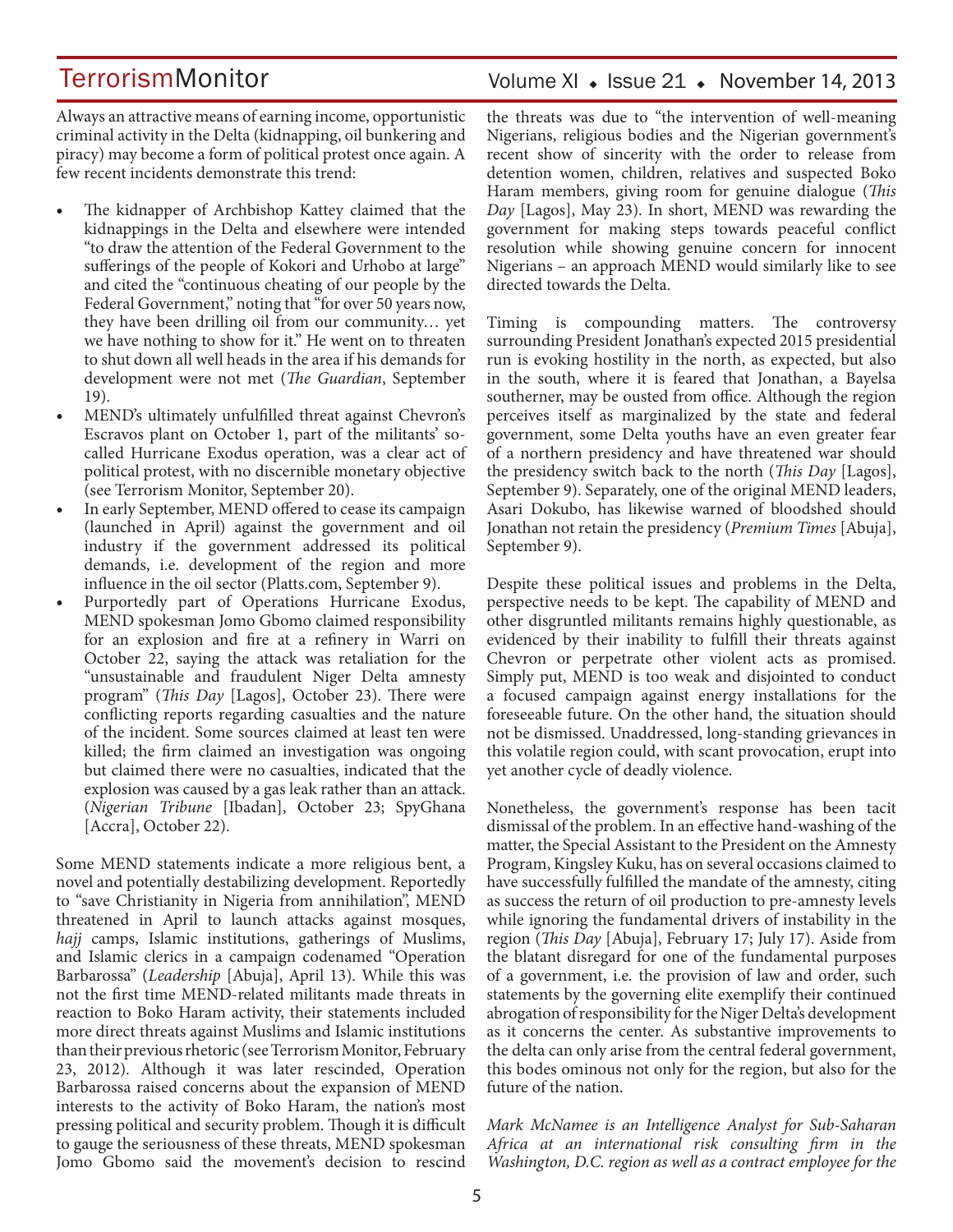TerrorismMonitor Volume XI + Issue 21 + November 14, 2013

*U.S. Army Combating Terrorism Center.*

Notes

1. Risk Intelligence, *Gulf of Guinea Tanker Hijacking Repor*t, http://www.riskintelligence.eu/news/.

2. A summary of the main points is available at:

International Maritime Bureau, October 17, 2013: http:// www.icc-ccs.org/news/873-piracy-at-sea-falls-to-lowestlevel-in-seven-years-reports-imb.

## **AQAP Resilience Exposes the Weakness of Yemen's Security Apparatus**

### *Ludovico Carlino*

Using an explosives-laden vehicle, a suicide bomber targeted the gate of Yemen's 111th Army Brigade base in Ahwar, Abyan province, on October 18, while a commando of a dozen militants simultaneously stormed the camp with machine guns and RPGs (Barakish, [Sana'a], October 18; Yemen Post, October 20). A dozen Yemeni soldiers were killed and 15 others injured in the latest coordinated assault carried out by al-Qaeda in the Arabian Peninsula (AQAP) against army posts and compounds in the country's south, a pattern that shows both the group's resistance to the on-going military crackdown and the worrying weakness of Yemen's security apparatus (*al-Sahwa* [Sana'a], October 18).

Between July and October, AQAP militants successfully launched at least seven high-profile attacks on military camps across the southern governorates:

- On July 23, jihadi militants used RPGs and mortars against the Political Security Organization (PSO) headquarters in al-Hawta, Lahij governorate, without causing any casualties (Marebpress.net, July 24).
- On September 6, suspected AQAP militants shelled the camp of the Third Military District in Ma'rib city (*Barakish*, September 6).
- On September 12, the First Military Region headquarters in Seyoun, Hadramawt governorate, was shelled with mortar fire (*al-Sahwa*, September 12).
- On September 20, AQAP militants launched a coordinated attack using vehicle-borne improvised explosive devices (VBIEDs) against a military camp in al-Nashama, Shabwah governorate, killing at least 25 soldiers. On the same day, an AQAP commando

attacked an army base in Mayfa, Shabwa, killing eight special forces soldiers, kidnapping five army officers and stealing several military vehicles (*Barakish*, September 20; *Yemen Today*, September 21).

- On September 30, AQAP militants wearing military uniforms seized the Yemeni Army's Second Military District headquarters in al-Mukalla, Hadramawt. After a three-day standoff, an army raid supported by counter-terrorism units to recapture the compound resulted in the deaths of 25 militants and 10 soldiers (Honahadhramout.com, September 30; Hadrmoutpress. com, September 30; Marebpress.net, October 4; see Terrorism Monitor Brief, October 18).
- On October 14, AQAP militants wearing military uniforms attacked a camp of the newly-formed special security forces in al-Hawta, Lahij, killing three soldiers (Alwatanye.net, October 14).

While this series of attacks seems to suggest a strategic move by AQAP aimed at supplementing its relentless assassination campaign on security and army personnel with higherprofile attacks targeting security assets, it also indicates how AQAP is gradually recovering its ability to stage major operations that take advantage of its inroads in the southern governorates. Besides its traditional strongholds in Shabwah, Hadramawt and Abyan, where according to security officials the group continues to train militants and keeps a large arsenal of weapons, AQAP is also extending its presence in the central al-Baydah governorate (*Yemen Times*, November 5). Here, according to Colonel Hamoud al-Amari, the Army's commander in the province, around 700 militants have found shelter in the Ra'da, al-Zahir, Almikras and Alhd districts (*Yemen Times*, October 8). The control of al-Baydah represents a strategic corridor for mounting AQAP operations further north, especially in the capital, Sana'a, where the number of AQAP attacks has increased in the last few months. On August 22, security forces discovered and defused five IEDs planted in the Parliament building; on August 25, a bomb planted on a bus transporting Air Force officers to al Daylami air base exploded killing at least one soldier; on October 6, suspected AQAP gunmen failed in an attempt to kidnap the German ambassador, but killed his bodyguard (Yaspr.net, August 23; Sabanews, August 25; *Okaz* [Jeddah], August 26; al-Jazeera, October 6).

Although AQAP operations in the capital have not reached the same level of effectiveness demonstrated in the south, the overall militant campaign is pointing to an increased level of sophistication. Jihadi militants are resorting more frequently to coordinated assaults aimed at taking control of strategic military bases, with AQAP commandos wearing military uniforms, using heavy weapons and unmanned VBIEDs to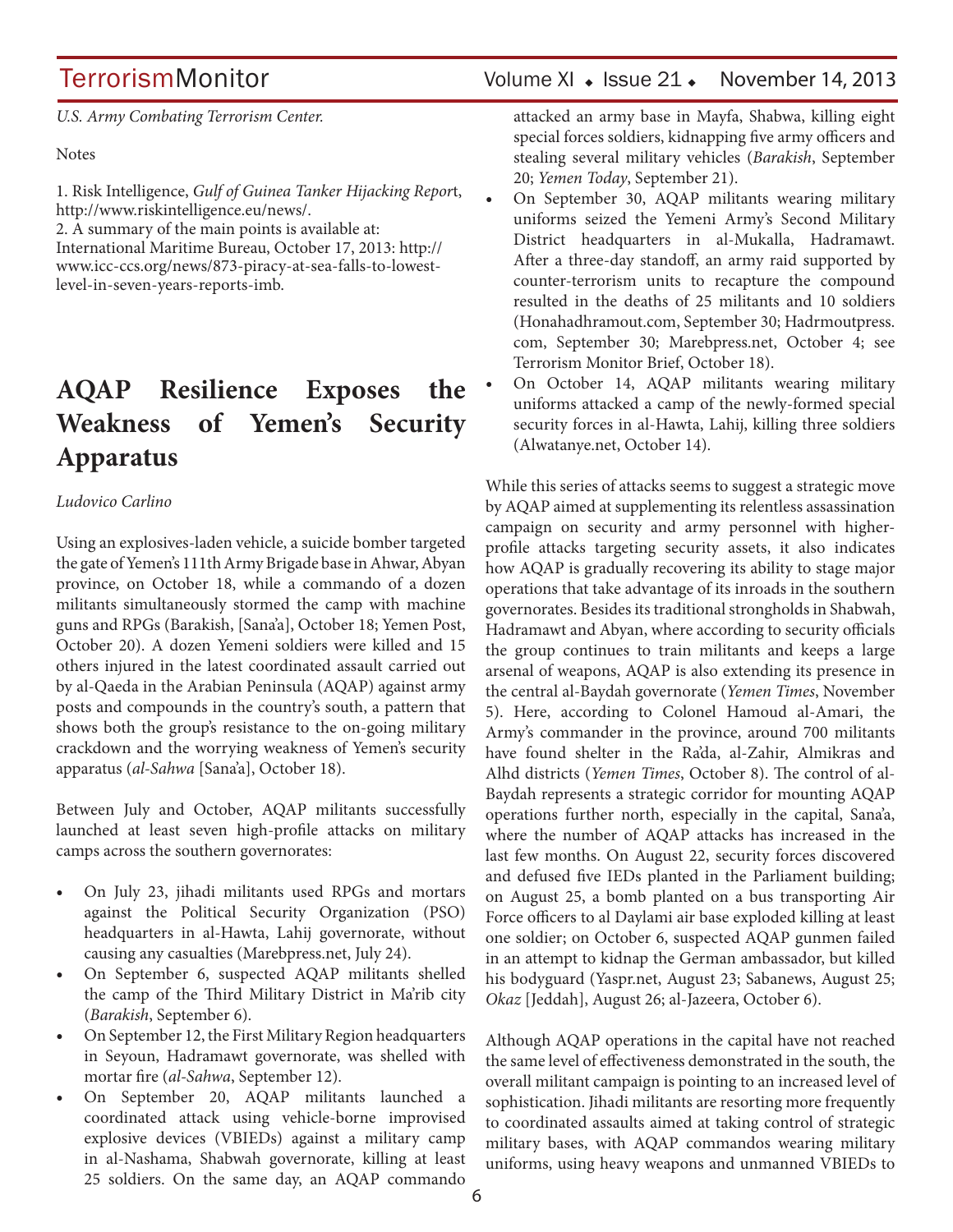attack the bases' gates before breaching the compound. In August, security forces claimed to have thwarted an AQAP plot using militants posing as protesting soldiers to take over strategic locations in Ghayl Ba Wazir, Mukalla, and Belhaf (*Barakish*, August 7). The plot included IED attacks on natural gas and oil pipelines and the killing of foreign experts working at the Mukalla and Belhaf energy facilities (*Barakish*, August 7). Although attacks on oil and gas assets in Yemen are generally a prerogative of local tribes, especially in Ma'rib, as a tool to exert concessions from the central Government, further episodes suggest that AQAP is looking increasingly at oil infrastructure as a potential target. On August 11, AQAP militants killed five soldiers during an attack on oil and gas facilities in Radhum, Shabwah province, (*Barakish*, August 11). On September 13, AQAP elements attacked soldiers guarding oil tankers in Wadi 'Ayn, Hadramawt, killing 9 and injuring 8 (Marebpress.net, September 14). On September 20, security forces defused a VBIED allegedly parked by AQAP operatives in front of the Belhaf gas facility (*Yaspr,*  September 21).

AQAP's successful attacks on military targets demonstrate the group's ability to recover from three major military offensives and the on-going ground and aerial campaigns against AQAP militants. Most worryingly, AQAP resilience is fostered by the central government's failure to assert its presence and authority in several areas of the country and is facilitated by the increasing number of episodes pointing to the complicity of security personnel with militants, which risks undermining the overall efforts to quash the group's militant activities. In Rada'a district (al-Bayda governorate), residents reportedly turned to AQAP to mediate their disputes because the government is not considered capable of doing so. While local authorities said Rada'a needs at least 6,000 soldiers to maintain security, the district has just 1,500 soldiers (*Yemen Times*, October 8; October 10). Similar assessments were given for Abyan, where four army brigades have often been out-gunned by the militants they are fighting, and for Ma'rib, where according to a report by the Yemeni Army the increase in the attacks on oil and gas infrastructures was a result of five military brigades being withdrawn from the central military region (*Yemen Times*, November 5, *al-Bald News* [al-Mukalla], October 8).

If the inability to guarantee higher levels of security is a symptom of the general political crisis still entangling the Yemeni government, the arrest of seven army officers at the Second Military District HQ in Mukalla on charges of having spied for AQAP and facilitating the September 30 attack on the building represents the most prominent case of complicity between militants and elements of the security apparatus (*Barakish*, October 3). The case is not isolated,

## Volume XI  $\cdot$  Issue 21  $\cdot$  November 14, 2013

however; Abyan Popular Committee members claimed, for instance, that some military forces are conspiring with AQAP and they are providing the militants with military uniforms (*Yemen Times*, October 24). Further, official documents quoted in local media revealed that Yemeni customs officials allowed AQAP to import around 700 cars without valid identification numbers, which provide the only way to trace a VBIED to its owner (HourNews.net, October 24). These episodes reiterate the multiple challenges the Yemeni administration still has to face in its attempt to eradicate AQAP presence in the country, an effort that should include a more effective strategy to deal with those cases of connivance between officials and militants that risk frustrating any future progress in the battle against the group.

*Ludovico Carlino is a Ph.D. Candidate in the Department of International Politics at the University of Reading, specializing in al-Qaeda and its affiliated movements.*

## **The Day After: Iran's Quiet Taliban Diplomacy Reflects Preparations for a Post-U.S. Afghanistan**

### *Chris Zambelis*

In many respects, the ascendance of Hassan Rouhani to the Iranian presidency has raised optimism for the prospects of a limited rapprochement between the United States and Iran. This is the case even as the United States and Iran stand diametrically opposed on a host of critical issues. Analysts and journalists continue to pay close attention to the peculiarities of Iranian foreign policy, with subjects such as the diplomacy surrounding its nuclear ambitions, its alliances with the Ba'athist regime in Syria and Hezbollah in Lebanon and its rivalry with Israel and Saudi Arabia tending to attract the most coverage. In contrast, Iran's posture toward its eastern neighbor Afghanistan has received short shrift. In light of the ongoing drawdown of the U.S.-led North Atlantic Treaty Organization (NATO)/International Security Assistance Force (ISAF) deployment and plans to end the U.S. combat role in Afghanistan by the end of 2014, the future of Afghanistan is very much in question.

Given the historic animosity between Iran and the Taliban and Iran's avowed friendship with the regime of Afghan president Hamid Karzai, signs that the longtime enemies may have forged ahead with a quiet diplomatic track independent of other political proceedings have fueled speculation about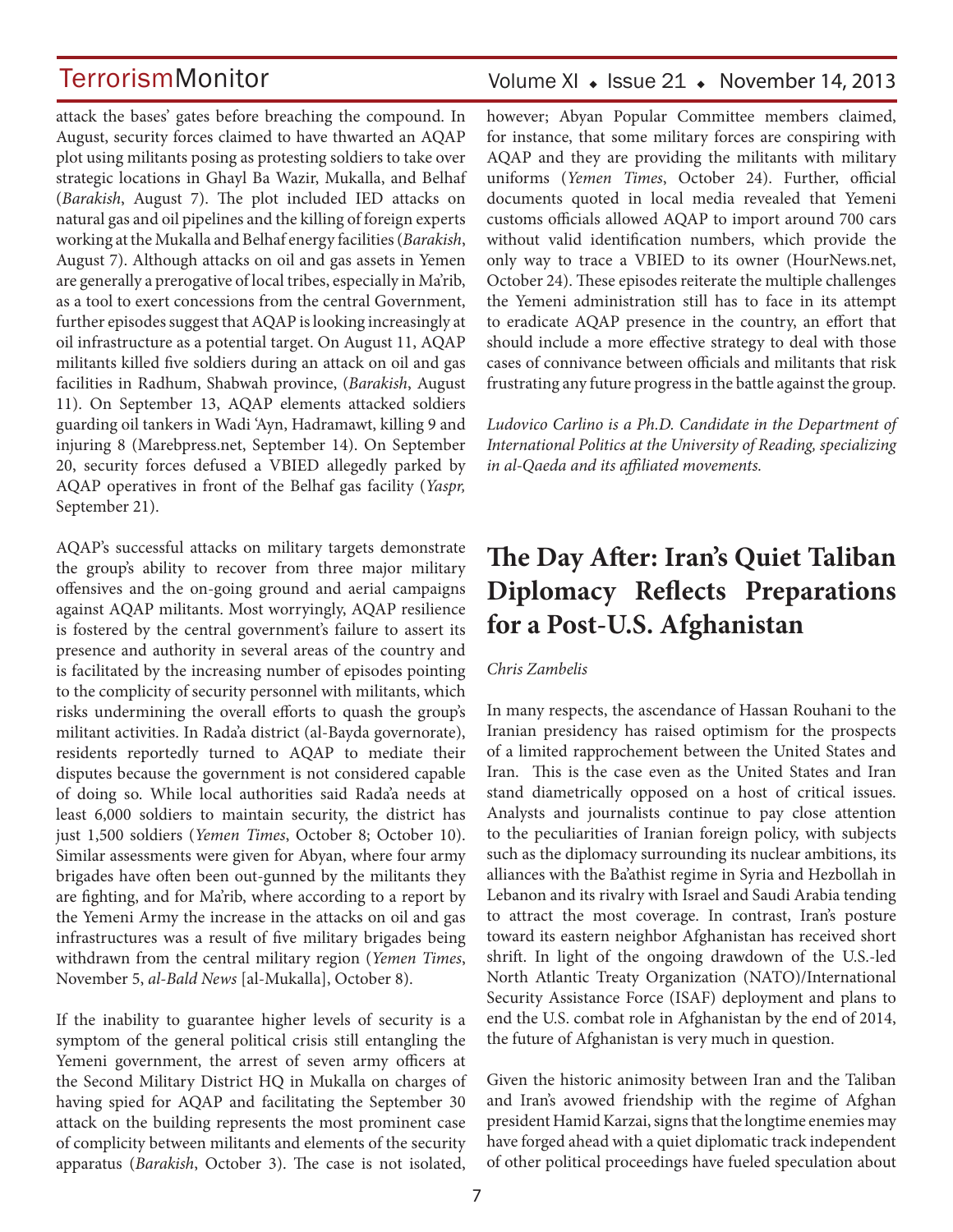Iran's intentions toward Afghanistan. These developments have surfaced at a particularly difficult juncture for the Karzai regime. To date, the Karzai regime's attempts to engage the Taliban in peace talks have proved fruitless. While the Taliban has accepted the principle of peace negotiations, it has rejected Kabul's advances. Its official position is that it will not enter into formal peace talks with its Afghan adversaries while foreign troops are in Afghanistan (TOLO News [Kabul], June 23; al-Jazeera [Doha], June 19). These reports have also come during a period of heightened tensions between Washington and Kabul over a number of issues. The Karzai regime has raised concerns regarding the scope of U.S. military activities in Afghanistan and Washington's diplomatic approach to the Taliban. The United States has signaled its readiness to engage the Taliban in fostering a peace agreement, acquiescing in principle in 2012 to the establishment of a formal representation in Doha, Qatar, to facilitate the Taliban's participation in peace negotiations with Kabul (see Terrorism Monitor, February 12, 2012).

Afghan authorities have raised concerns about Iran's motives in dealing with the Taliban through the Qatar-based representation. The Karzai regime perceives attempts by foreign outside actors, such as Iran and the United States, to interact unilaterally with the Taliban as an affront to its sovereignty and legitimacy (*Hasht-e-Sobh* [Kabul], June 4). The Karzai regime is furious over a number of actions taken by the Taliban's Qatar-based representatives, such as the Taliban's decision to hoist its flag outside of its Doha office along with a sign reading "Political Office of the Islamic Emirate of Afghanistan." The office was supposed to have opened as the "Afghan Taliban Political Office in Doha." For Kabul, these actions demonstrate the Taliban's true intention: operating a shadow government-in-exile to undermine Kabul's authority (TOLO News, June 24). The timing of the Taliban's provocative actions in Qatar is also telling. In an attempt to humiliate the Karzai regime, they coincided with NATO's formal handover of security responsibilities to Afghan authorities (TOLO News, June 24; al-Jazeera, June 18). Reports of diplomatic contacts between Iran and the Taliban have also occurred amid efforts between Pakistan and the Taliban's ideological progeny the Tehrik-e-Taliban Pakistan (TTP) to begin peace talks (*Dawn* [Karachi], May 23). Given this context, reports suggesting that the Taliban dispatched a diplomatic delegation to Tehran in late May to participate in secret talks with Iranian officials merit closer scrutiny (Fars News Agency [Tehran], June 1).

#### **Mixed Signals**

Iran and the Taliban have issued different accounts of the circumstances behind their alleged talks. Iran's Fars

## TerrorismMonitor Volume XI + Issue 21 + November 14, 2013

News Agency was the first media outlet to report on the meetings, though the report did not disclose many details about the nature of the meetings. However, it did state that the Taliban delegation met with Iranian security officials and underlined Iran's commitment toward fostering peace in Afghanistan. The report also mentioned that a separate delegation of Taliban officials had traveled to Iran earlier in the year to attend Iran's annual Islamic Awakening conference in April (Fars News Agency, June 1). The political delegation representing the Taliban is said to have consisted of Sayyid Tayyab Agha, Mawlawi Shabuddin Delawar and Shir Muhammad Abbas Stanekzai, although some reports claimed that additional officials travelled with the delegation (*Arman-e-Melli* [Kabul], June 12; Fars News Agency, June 1). These three representatives operate out of the Taliban's formal political mission in Qatar, which was inaugurated in June (al-Jazeera, June 18). Iranian Foreign Ministry Spokesman Abbas Araqchi dismissed reports that the aforementioned talks had taken place (Press TV [Tehran], June 2). In a possible attempt to divert attention away from the events in Tehran while also assuaging the concerns of the Karzai regime, Iran announced that it opposed the principle of discussions between the United States and the Taliban and any other proceedings that do not include the active participation of Kabul (Press TV, June 22).

While Iran has remained coy about its dealings with the Taliban, an official statement issued by the Voice of Jihad, the official website of the Islamic Emirate of Afghanistan (a.k.a. the Afghan Taliban), provided further details. In the statement, Taliban spokesman Qari Muhammad Yusuf Ahmadi confirmed the initial reports published in Iranian media describing the aforementioned diplomatic meetings to discuss what he called "issues of mutual interest." The statement did not contain additional details about the topics discussed during the purported diplomatic talks. It did acknowledge that Taliban representatives delivered a speech during the Islamic Awakening Conference that addressed a variety of topics, including the political demands of the Taliban, the current situation in Afghanistan and the plight of Afghan refugees in Iran. The statement added that the Taliban had previously participated in international forums held in France and Japan and that the Islamic Emirate is eager to cooperate with its neighbors on the basis of "mutual respect." [1] Iran has hosted Taliban delegations during previous Islamic Awakening Conferences that included former ranking members of the organization. Iran's dealings with the Taliban in this capacity are likely to have been intended to cultivate influence within the various Taliban factions and to outflank other major actors with a stake in Afghanistan (such as Pakistan and Saudi Arabia) in the lead-up to a negotiated peace framework to end the war in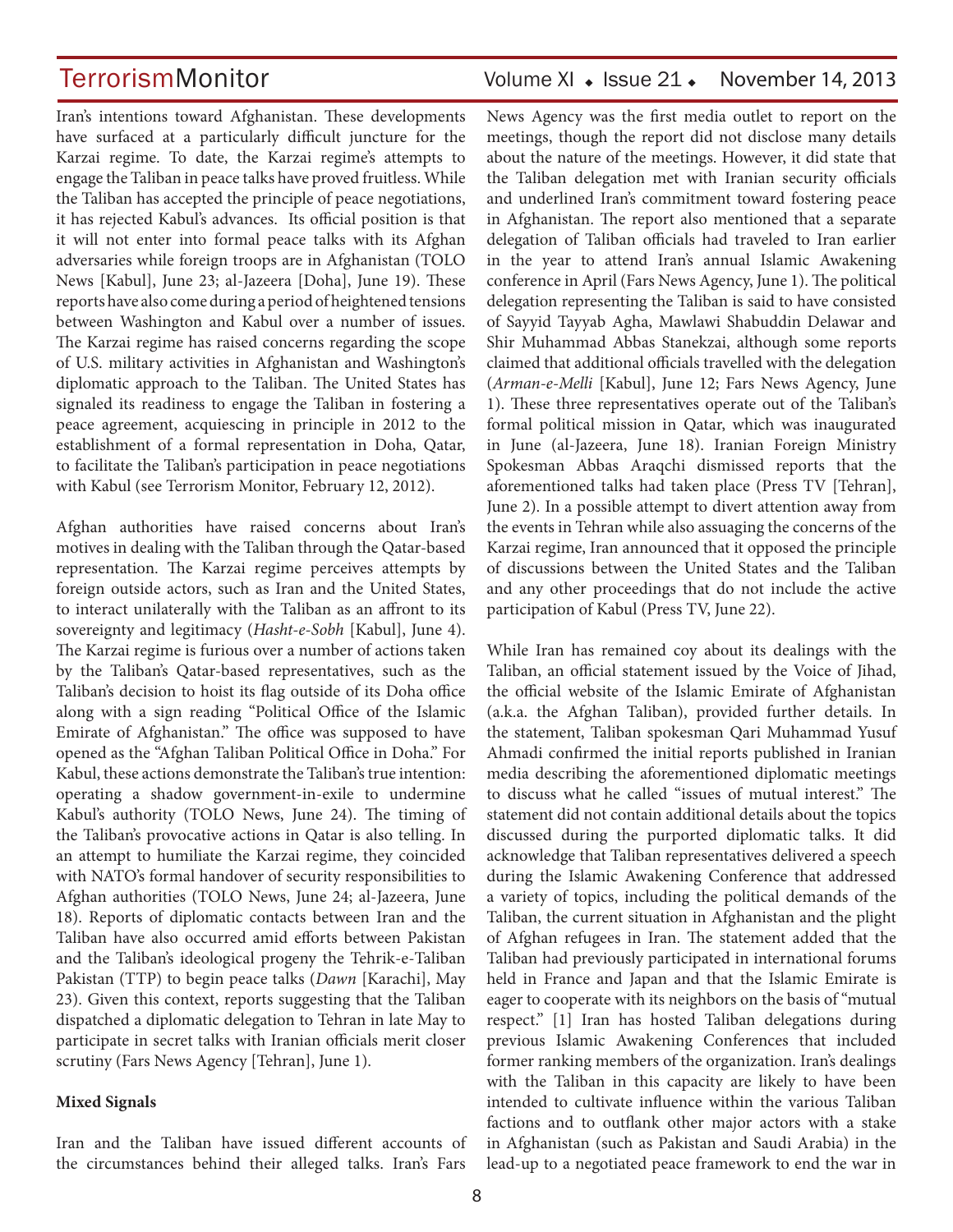Afghanistan (al-Jazeera, January 3, 2012).

Afghan media reactions reflected the uncertainty surrounding the purported meetings by offering varied descriptions of the events in question. According to one account, the Taliban officials dispatched to Tehran were operating under what was labeled to be "great U.S. influence." The same report also stated that Iranian officials implored their Afghan counterparts to devote themselves to politics and participate in the upcoming presidential elections scheduled to be held in April, 2014 (*Weesa* [Kabul], June 9). Another report alleged that the Taliban operates an official liaison office in Tehran. The same report also suggested that the extent of the political relationship between Iran and the Taliban includes regular contacts (Afghan Channel 1 [Kabul], June 2).

### **Background to Rapprochement**

Enmity has marked Iran's relationship with the Taliban over the years. The Taliban's style of ultraconservative Sunni fundamentalism has always been hostile to Shia Iran. The Taliban view Shia believers as heretics and apostates. The Taliban's brutal treatment of Afghan Shia minorities such as the ethnic Hazara community, which has endured persecution and atrocities, reveals the extent of its hostility toward Shia Islam. Iran threatened to invade Afghanistan in 1998 following the Taliban's killing of Iranian diplomats in Mazar-e-Sharif in September of that year. Iran's longtime support in coordination with Russia and India for the opposition Northern Alliance – the numerous militias that resisted Taliban rule from parts of northern Afghanistan over the years leading up to the 2001 U.S. invasion of Afghanistan, is another source of antagonism between Iran and the Taliban. Iran's antipathy for the Taliban was strong enough to disregard its hostility towards the United States: Iran lent the United States intelligence support to aid the U.S. objective of toppling the Taliban and neutralizing al-Qaeda during Operation Enduring Freedom. Iran quickly emerged as an important source of diplomatic, economic and humanitarian support to the U.S.-backed Karzai government. In regards to their shared antipathy towards the Taliban and al-Qaeda, Iranian and U.S. interests on Afghanistan, on the surface, have largely converged. However, the steady upsurge in tension between Iran and the United States, combined with a deteriorating security situation in Afghanistan, would eventually raise questions about possible Iranian involvement in aiding and abetting Taliban operations targeting U.S. forces (see Terrorism Monitor, November 6, 2009).

### **Geopolitical Considerations**

Questions remain regarding the extent (or veracity) of the

## Volume XI + Issue 21 + November 14, 2013

political contacts forged between Iran and the Taliban in recent months. Nevertheless, what is clear is that Iran's interests and influence in Afghanistan are extensive. A sizeable segment of Iran's population shares ethnic, cultural, religious and language ties with millions of Afghans. As a consequence of their geographic proximity, the deterioration of Afghanistan has impacted Iran profoundly on numerous levels. Over one million Afghan refugees currently reside in Iran (Institute for War & Peace Reporting (IWPR), November 1). The expansion of the Afghan opium trade – Afghanistan is the world's largest producer – is blamed for being a contributing factor in the high prevalence of opium consumption among Iranians. Iran is widely believed to have the highest rate of opium addicts per capita in the world (*Economist* [London], August 13). Iran also struggles to secure its border with Afghanistan, which serves as a busy transit point for narcotics, arms and human smugglers. These issues remain points of contention between Iran and the Taliban even while both sides appear to be engaging in back-channel diplomacy. For example, the Taliban publicly condemned Iran for the killing of Afghan migrants in May by Iranian security officers who had strayed into Iranian territory from Afghanistan. The Taliban also advised Iran to approach future incidents through a consideration of neighborly rights and Islamic values. [2]

The fluctuating geopolitics of the Middle East is also shaping Iran's approach toward the Taliban. Given their history of animosity, Iran has an interest in mitigating potential security threats emanating from the Taliban. Iran is wary of a resurgent Taliban that is likely to emerge as the dominant actor in Afghanistan (and, potentially, Pakistan) following the withdrawal of U.S.-led NATO forces. The growing politicization of sectarianism in the Middle East is also affecting Iran's outlook. Iran's support for Syria and Hezbollah has rendered it a target of Saudi Arabia and other Persian Gulf monarchies that are themselves lending supporting to hardline Salafist and other Sunni extremist currents around the Arab world and greater Middle East.

Iran is experiencing a renewed bout of terrorist and insurgent violence in its southeastern province of Sistan-Balochistan by an obscure militant current that blends ethnic Baloch nationalism with an extremist Salafist discourse that is virulently anti-Shia and evocative of al-Qaeda's kind of radicalism. The emergence of the Harakat Ansar Iran (Movement of the Partisans of Iran) and, more recently, Jaysh al-Adl (Army of Justice), appear to seek inspiration from the now defunct Jundallah (Soldiers of God) movement that was implicated in scores of attacks against Iranian security and civilian targets in recent years. Iran has accused Saudi Arabia, among others, of supporting these organizations